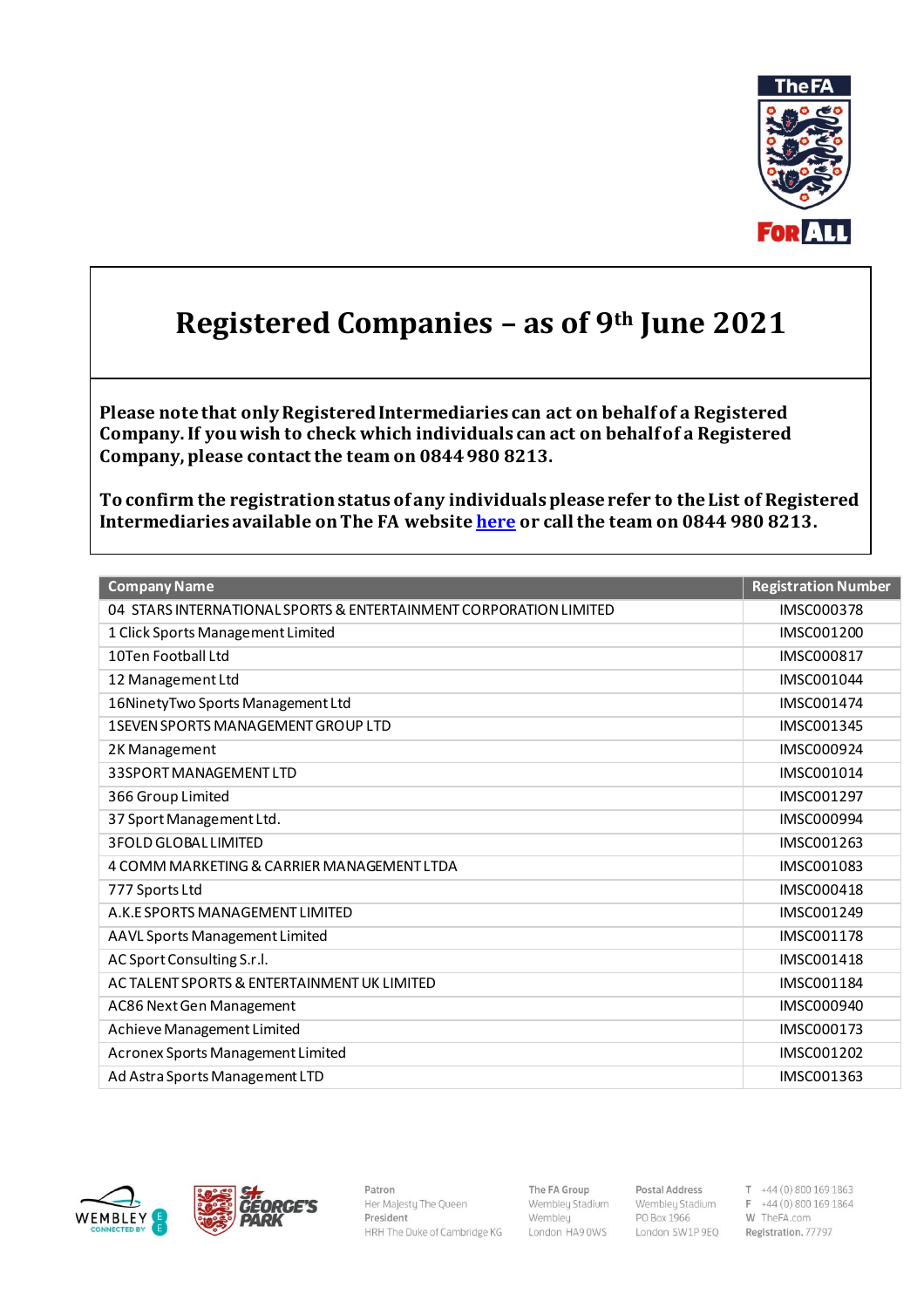| ADISPORTMANAGEMENT LTD                             | IMSC000812        |
|----------------------------------------------------|-------------------|
| ADMIRA PARTNERS UK LTD                             | <b>IMSC000452</b> |
| Adria Sports Itd                                   | IMSC001212        |
| Agb Sport Management S.r.l.                        | IMSC001306        |
| AM2L Ltd                                           | IMSC000484        |
| APRA Solutions GmbH                                | IMSC001163        |
| arena11 sports group GmbH                          | IMSC001105        |
| ARETÉ                                              | <b>IMSC000008</b> |
| <b>AROAL INVERSPORT SL</b>                         | IMSC000529        |
| ASBW Sport Marketing GmbH                          | IMSC000275        |
| <b>ASEMSA</b>                                      | <b>IMSC000987</b> |
| AVID SPORTS & ENTERTAINMENT GROUP LIMITED          | IMSC001003        |
| Bahía Atlántica, S.L.                              | IMSC000293        |
| <b>Base Soccer Management SA</b>                   | <b>IMSC000673</b> |
| <b>BCN SPORTS ADVISOR SL</b>                       | IMSC001094        |
| Bertolucci Assessoria e Propaganda Esportiva Ltda  | IMSC001062        |
| <b>Beswicks Sports Limited</b>                     | IMSC000025        |
| <b>Black Diamond Sports (Int) LTD</b>              | <b>IMSC000600</b> |
| BM Consulting, Lda.                                | IMSC000973        |
| BRAZIL SOCCER SPORTS MANAGEMENT LTDA               | IMSC000793        |
| Break Sport Management Sarl                        | IMSC000392        |
| <b>BS GROUP</b>                                    | IMSC000387        |
| <b>Buttonpath Limited</b>                          | IMSC001310        |
| <b>CAA Base Limited</b>                            | IMSC000058        |
| <b>CALLERIGROUP UK LIMITED</b>                     | IMSC000297        |
| Catalyst Sports Management Limited                 | <b>IMSC000048</b> |
| Catalyst4 Professional Sport Management            | IMSC000962        |
| CAVALIERI VERDI CALCIO LIMITED                     | IMSC001032        |
| Ceef Energy Organizacao De Eventos Esportivos LTDA | IMSC000470        |
| CIA. CONSULTORA DEPORTIVA SAS                      | IMSC001367        |
| Cifra Football Management Sagl                     | IMSC001346        |
| Clear vision management                            | IMSC001478        |
| <b>CLJM LIMITED</b>                                | IMSC000889        |
| Closeview                                          | IMSC000906        |
| <b>CLS Mundial AB</b>                              | IMSC000849        |
| Cobalt Sports Management Limited                   | IMSC001405        |
| CODA INDEPENDENT SPORTS MANAGEMENT LIMITED         | IMSC000907        |
| Code 4 Sports Limited                              | IMSC000821        |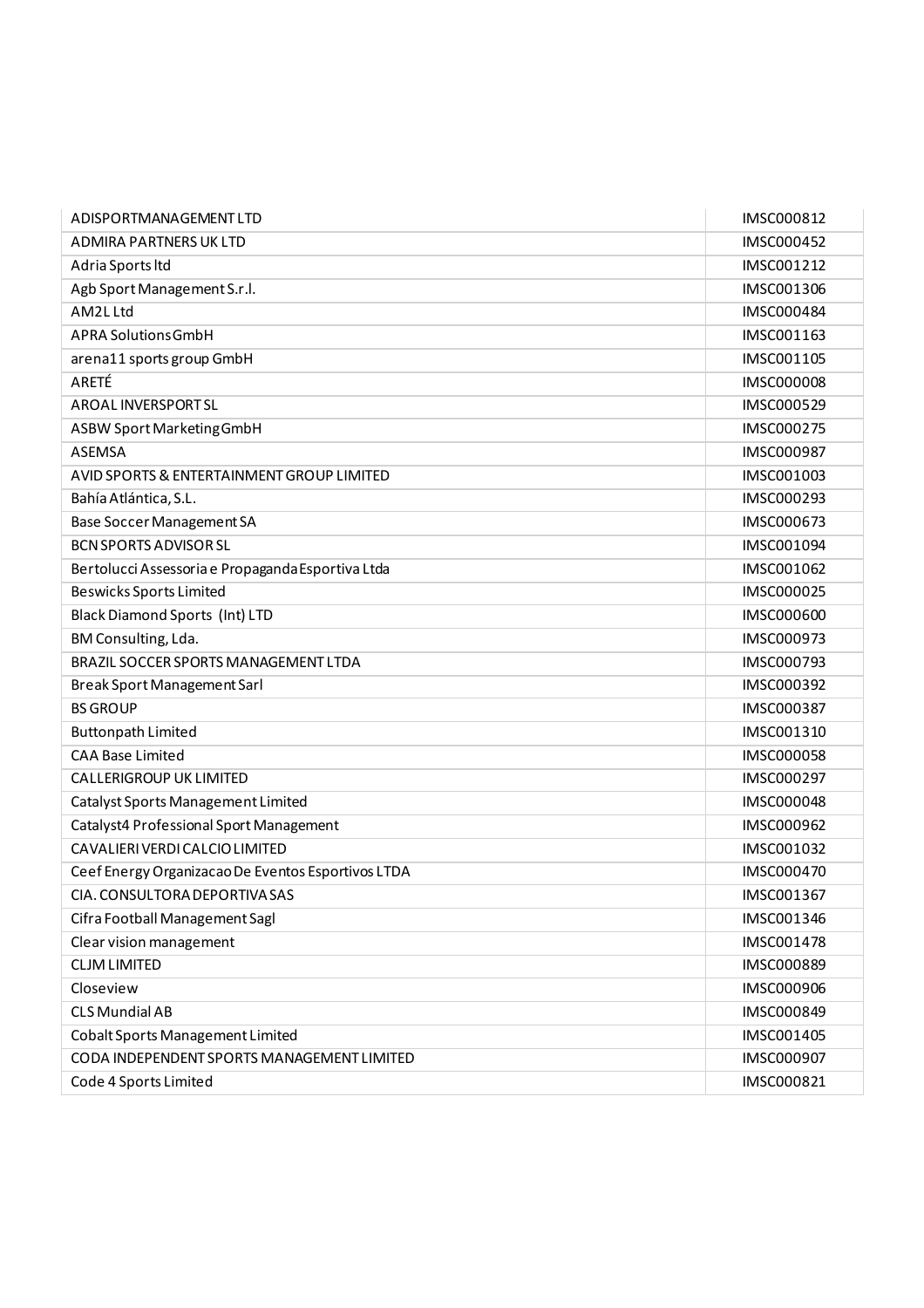| Colossal Sports Management Limited                                                                          | IMSC000654        |
|-------------------------------------------------------------------------------------------------------------|-------------------|
| Come Twogether GmbH                                                                                         | IMSC001096        |
| Conex Sport Conseil Slovakia s.r.o                                                                          | IMSC001441        |
| Conquest Athlete Management (CAM) Limited                                                                   | <b>IMSC000865</b> |
| Contender Sports Limited                                                                                    | IMSC000114        |
| CRESWELL B.V.                                                                                               | IMSC000970        |
| Crown Football Ltd                                                                                          | IMSC000052        |
| <b>D.S SPORT MANAGEMENT LTD</b>                                                                             | IMSC000599        |
| D20 Sports Management Limited                                                                               | IMSC001347        |
| DATASOCCERSPORTS ADMINISTRACAO DE BENS PROPRIOS, MARKETING, ASSESSORIA E SERVICOS<br><b>ESPORTIVOS LTDA</b> | IMSC001076        |
| Deluxe Sports Group Ltd                                                                                     | IMSC001379        |
| DIRK HEBEL SPORTS CONSULTING KRONEN 2696 GmbH & Co Vorrats KG                                               | IMSC001420        |
| Downing Sports Management Ltd                                                                               | IMSC000977        |
| <b>DYNAMIC SOLUTION AS</b>                                                                                  | IMSC000067        |
| <b>E&amp;A SPORTS MARKETING AND CONSULTING FZE</b>                                                          | IMSC000813        |
| <b>E&amp;M Promotions Limited</b>                                                                           | IMSC000753        |
| E3 Sports Ltd                                                                                               | IMSC000229        |
| E3 Sports Partnership Limited                                                                               | IMSC000389        |
| EC FOOTBALL AGENTS LTD                                                                                      | IMSC001185        |
| <b>EHM Sports Limited</b>                                                                                   | IMSC001047        |
| EL-EF SPORT LTD                                                                                             | IMSC001138        |
| Elenko Sports Global Limited                                                                                | IMSC000815        |
| <b>ELENKO SPORTS LTDA</b>                                                                                   | IMSC000810        |
| Eleven FC Ltd                                                                                               | IMSC000539        |
| <b>ELEVEN FC SL</b>                                                                                         | IMSC000948        |
| Eleven Management                                                                                           | IMSC000120        |
| Elite Management                                                                                            | IMSC000319        |
| Elite Project Group Ltd                                                                                     | IMSC000861        |
| <b>EMET SPORTS MANAGEMENT LTD</b>                                                                           | IMSC000259        |
| Energy Empreendimentos e Participacoes Ltda                                                                 | <b>IMSC000877</b> |
| Entourage Sports & Entertainment                                                                            | IMSC001093        |
| Epic Elite Limited                                                                                          | IMSC000914        |
| ÉPICOS CAPÍTULOS UNIPESSOAL LDA                                                                             | IMSC001191        |
| Essel Sports Management B.V.                                                                                | IMSC000083        |
| EURODATA SPORT LIMITED                                                                                      | IMSC000911        |
| eVolition Sports Limited                                                                                    | IMSC001031        |
| <b>F&amp;B SPORT MANAGEMENT</b>                                                                             | IMSC001009        |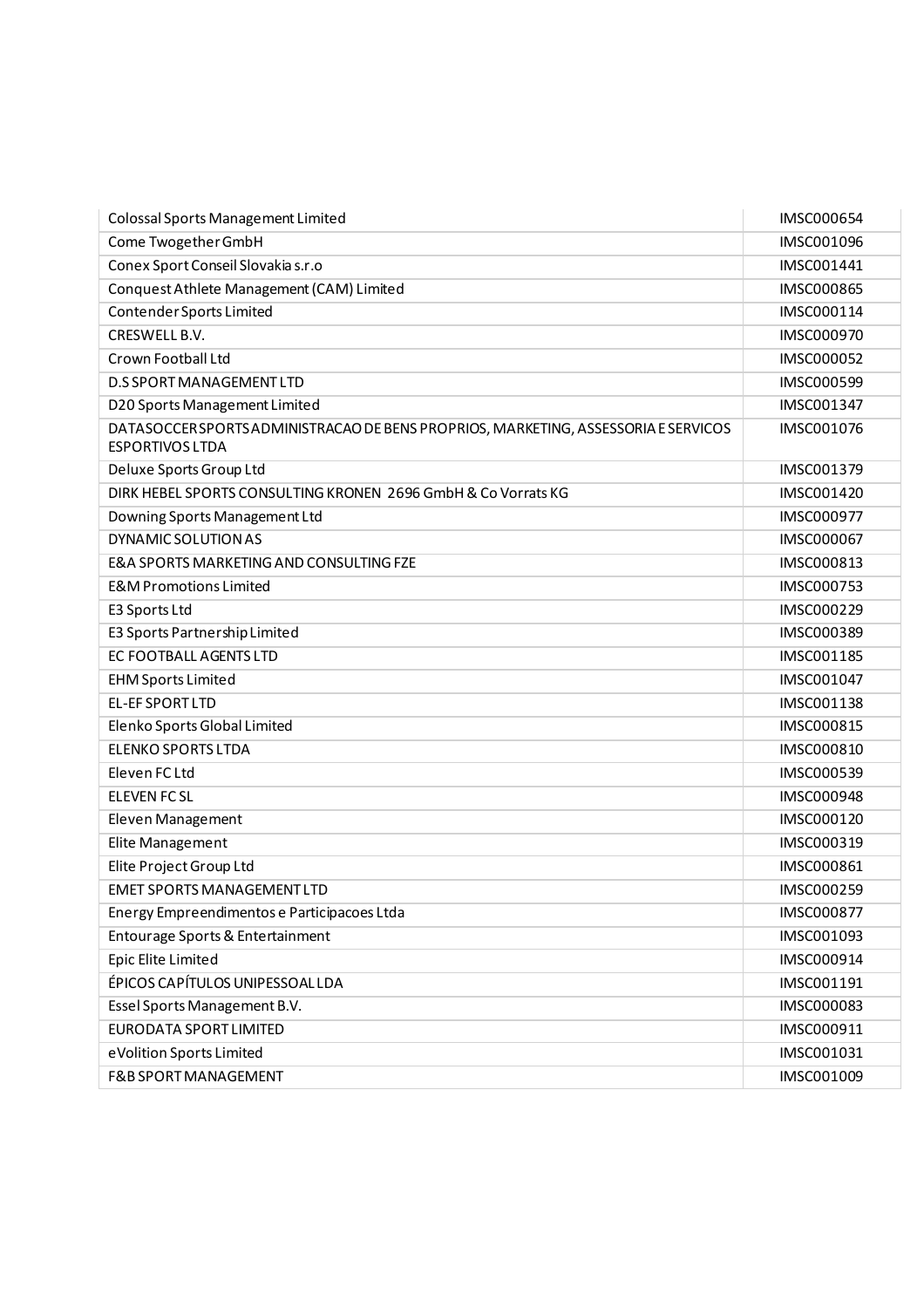| FA 10 consulting                                             | IMSC001208        |
|--------------------------------------------------------------|-------------------|
| Fabryka Futbolu sp. z o.o. i wsp. sp. kom.                   | <b>IMSC000670</b> |
| FABRYKA FUTBOLU SP. Z O.O. I WSP. SP. KOM.                   | IMSC001325        |
| Febran SA                                                    | IMSC000609        |
| Fifteen Eleven Management                                    | IMSC000612        |
| First Access Sports Limited                                  | <b>IMSC000864</b> |
| <b>First For Players</b>                                     | IMSC000535        |
| First SA                                                     | IMSC001303        |
| First Touch Pro Management                                   | IMSC000041        |
| FLASH FORWARD REPRESENTAÇÃO E INTERMEDIAÇÃO DE ATLETAS LTDA. | IMSC000624        |
| Football Agency Network Ltd                                  | IMSC000859        |
| <b>Football Capital Limited</b>                              | IMSC000258        |
| Football Gem Hunter Agency Ltd                               | IMSC001462        |
| Football Management & Consulting, INC.                       | IMSC001052        |
| <b>FOOTBALL NOW LIMITED</b>                                  | IMSC000411        |
| Football Players Dreams S.L.                                 | IMSC000752        |
| <b>Football Solution business</b>                            | IMSC000776        |
| FOOTWORK MANAGEMENT LIMITED                                  | IMSC001051        |
| Forwardzone Football Limited                                 | IMSC000773        |
| Frugold S.A.                                                 | <b>IMSC000886</b> |
| <b>Full Contact</b>                                          | IMSC000009        |
| <b>FUTBOL CAPITAL LTD</b>                                    | IMSC001451        |
| <b>Futebol UK Limited</b>                                    | IMSC001432        |
| <b>FUTURA SPORT AGENCY SAGL</b>                              | IMSC001350        |
| FUTURE STAR SPORTS MANAGEMENT LTD                            | IMSC000102        |
| FUTUREBALL (FZE)                                             | IMSC001328        |
| Futurescope sports managment Itd                             | IMSC001269        |
| G&ML                                                         | IMSC001461        |
| GA17 Ltd.                                                    | IMSC001399        |
| Garrison Sports Management                                   | IMSC001188        |
| Gestifute International Limited                              | IMSC000115        |
| Giulianisportsltd                                            | IMSC000255        |
| GK <sub>1</sub>                                              | IMSC000290        |
| Global Consultancy & Advisory Limited                        | IMSC000415        |
| <b>Global Soccer Consulting Limited</b>                      | IMSC000980        |
| <b>GLOBAL SPORT &amp; LEISURE PROMOTIONS SL</b>              | IMSC000750        |
| Glorious Moon, Lda                                           | IMSC000996        |
| GMR SPORTS LTDA.                                             | IMSC000878        |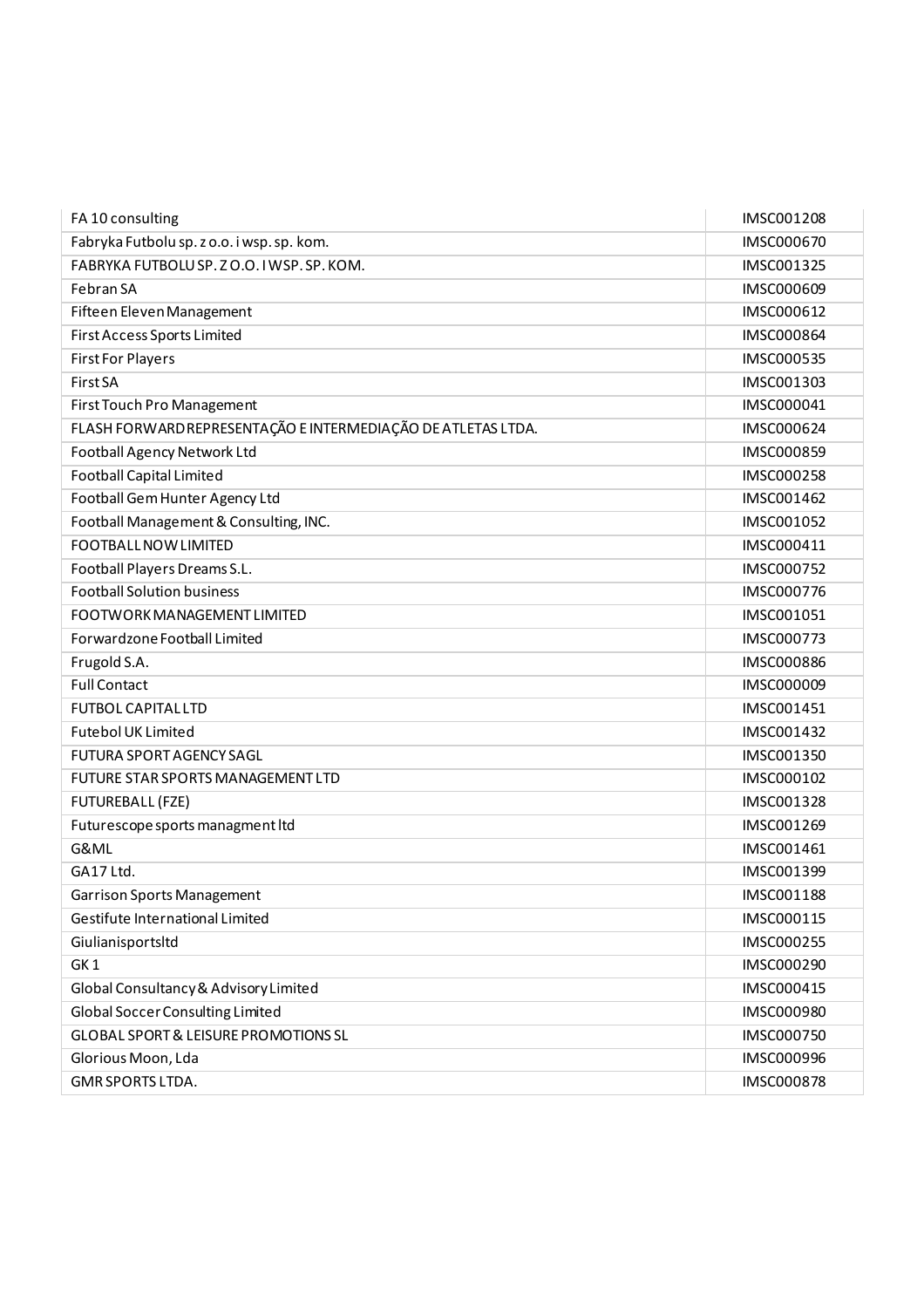| Goal Services Consulting SA                                            | IMSC000403        |
|------------------------------------------------------------------------|-------------------|
| <b>GOLD FOOTBALL LIMITED</b>                                           | IMSC000251        |
| gold sporting limited                                                  | IMSC001168        |
| GoPro Sport Management S.A.                                            | IMSC000277        |
| GR Sports Agency S.r.l.                                                | <b>IMSC000850</b> |
| Gravla Sports Management Itd                                           | IMSC000632        |
| <b>HCM Sports Management FZE</b>                                       | IMSC001179        |
| <b>HCM Sports Management Limited</b>                                   | IMSC000843        |
| High Press Sports Management Limited                                   | IMSC000047        |
| Hix Management Limited                                                 | IMSC000471        |
| HSB INTERNATIONAL SPORTS S.A.                                          | IMSC001089        |
| <b>HTH Associates Limited</b>                                          | IMSC000796        |
| I. M Maguire Limited                                                   | IMSC000982        |
| IAM International Asset Management GmbH                                | IMSC000152        |
| IB Productions & Management LTD                                        | IMSC001402        |
| ICM SPORT GmbH                                                         | IMSC000851        |
| IFJ CONSULTING LIMITED                                                 | IMSC000040        |
| Ignite Soccer Agency Ltd                                               | IMSC001253        |
| IINTERNACIONALFOOT II GESTAO E ASSESSORIA DE CARREIRAS DESPORTIVAS LDA | IMSC000175        |
| Immaco BVBA                                                            | IMSC000147        |
| Impact SM Ltd                                                          | IMSC000026        |
| INS Management Ltd                                                     | IMSC001011        |
| Integral Sports Management                                             | IMSC001217        |
| Inter Sports Management Global                                         | IMSC001443        |
| Intereuropean Management (Malta) Ltd                                   | IMSC000129        |
| Interfootball Management, S.L.                                         | IMSC000296        |
| Interlex International Limited                                         | IMSC000425        |
| InterLexSport Internacional - Comercio Internacional e Servicios LDA   | IMSC000292        |
| InterLex Sport SL                                                      | IMSC000022        |
| International Consulting Group LTD                                     | IMSC000197        |
| <b>INVEST Sports Management</b>                                        | IMSC000232        |
| <b>ISM Sports Limited</b>                                              | IMSC001102        |
| ISMG International Sports Management GmbH                              | IMSC000396        |
| ISport WorldWide Ltd                                                   | IMSC000226        |
| James Grant (UK) Ltd                                                   | <b>IMSC000848</b> |
| JEB ENTERTAINMENT Co., Ltd.                                            | IMSC000395        |
| JM BUSINESS INVESTMENTOS E PARTICIPACOES EIRELI                        | IMSC000253        |
| Joint Industries Limited Partnership                                   | IMSC001489        |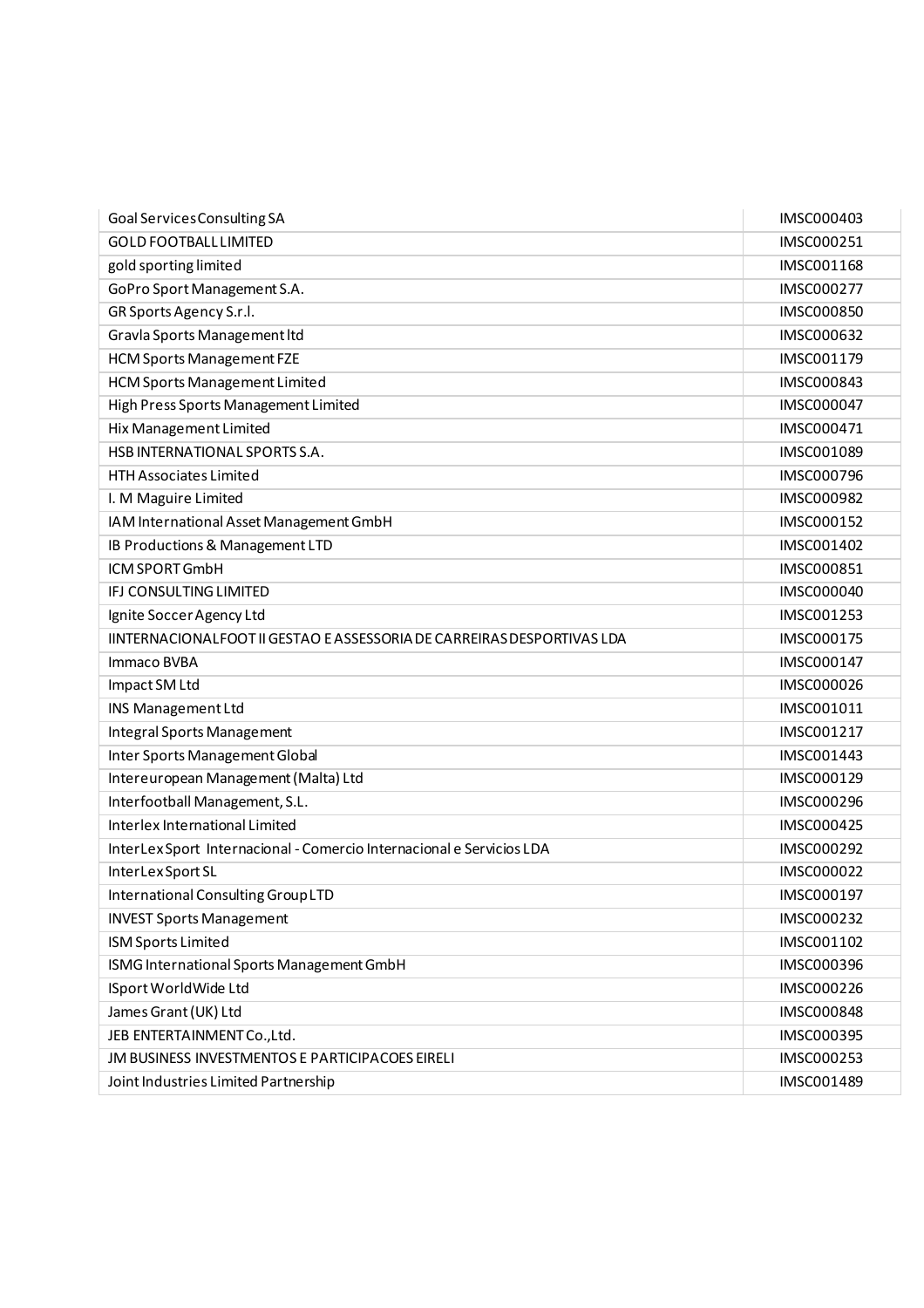| JON MCLEISH SPORTS MANAGEMENT LTD.                        | IMSC000993        |
|-----------------------------------------------------------|-------------------|
| JOY ELEVEN LIMITED                                        | IMSC000975        |
| JPA Worldwide Limited                                     | IMSC000288        |
| Keysports Management Ltd                                  | IMSC000013        |
| KHA-Squared Ltd                                           | IMSC001195        |
| Kick Off Management                                       | IMSC000620        |
| Kin Partners Limited                                      | IMSC000285        |
| <b>KSM SPORTS LIMITED</b>                                 | IMSC001186        |
| <b>KUDOS SPORTS MGMT LTD</b>                              | IMSC000578        |
| Laco Sports Limited                                       | IMSC001308        |
| Laco Sports Ltd                                           | IMSC000866        |
| LEADER SPORTS MANAGEMENT UK Ltd.                          | IMSC001046        |
| LEAGUEPRO GESTÃO DE CARREIRAS DESPORTIVAS, UNIPESSOAL LDA | <b>IMSC000598</b> |
| Legends Team Portugal, Lda.                               | IMSC001436        |
| Leviticus Sports Management Ltd                           | IMSC001482        |
| Lian Sports Ltd.                                          | <b>IMSC000678</b> |
| Libero Sport and Education Limited                        | IMSC001164        |
| <b>LIBRA SRL</b>                                          | IMSC000935        |
| Line Up Energy Sports e Marketing Ltda                    | IMSC000876        |
| Lineos Limited                                            | IMSC001285        |
| Lineroom Limited                                          | IMSC000663        |
| Lineroom Limited                                          | IMSC001309        |
| LKI - LONRISK INTERNATIONAL MANAGEMENT LTD                | IMSC001239        |
| LUDUS PRO MANAGEMENT LIMITED                              | IMSC001327        |
| LUÍS FERNANDO ASSESSORIA ESPORTIVALTDA.                   | IMSC000816        |
| Lux Afrique Agency LTD                                    | IMSC001273        |
| M Global Limited                                          | IMSC000178        |
| M.A.R.A.T. football management unipersonale s.r.l.        | IMSC000820        |
| <b>MAGIC CIRCLE LTD</b>                                   | IMSC001260        |
| Magrelia S.A.                                             | <b>IMSC000868</b> |
| MANAGEMENT SPORT AGENCY                                   | IMSC001243        |
| Marcpolo Sports SL                                        | IMSC001311        |
| Markfield Sports Management Limited                       | IMSC000443        |
| Match2gether GmbH                                         | IMSC001382        |
| <b>MB Partners Ltd</b>                                    | IMSC000069        |
| MCDR Sport Management Ltd                                 | IMSC000764        |
| Mdsportsmanagement                                        | IMSC001427        |
| Mercato Sports (UK) Ltd                                   | IMSC000572        |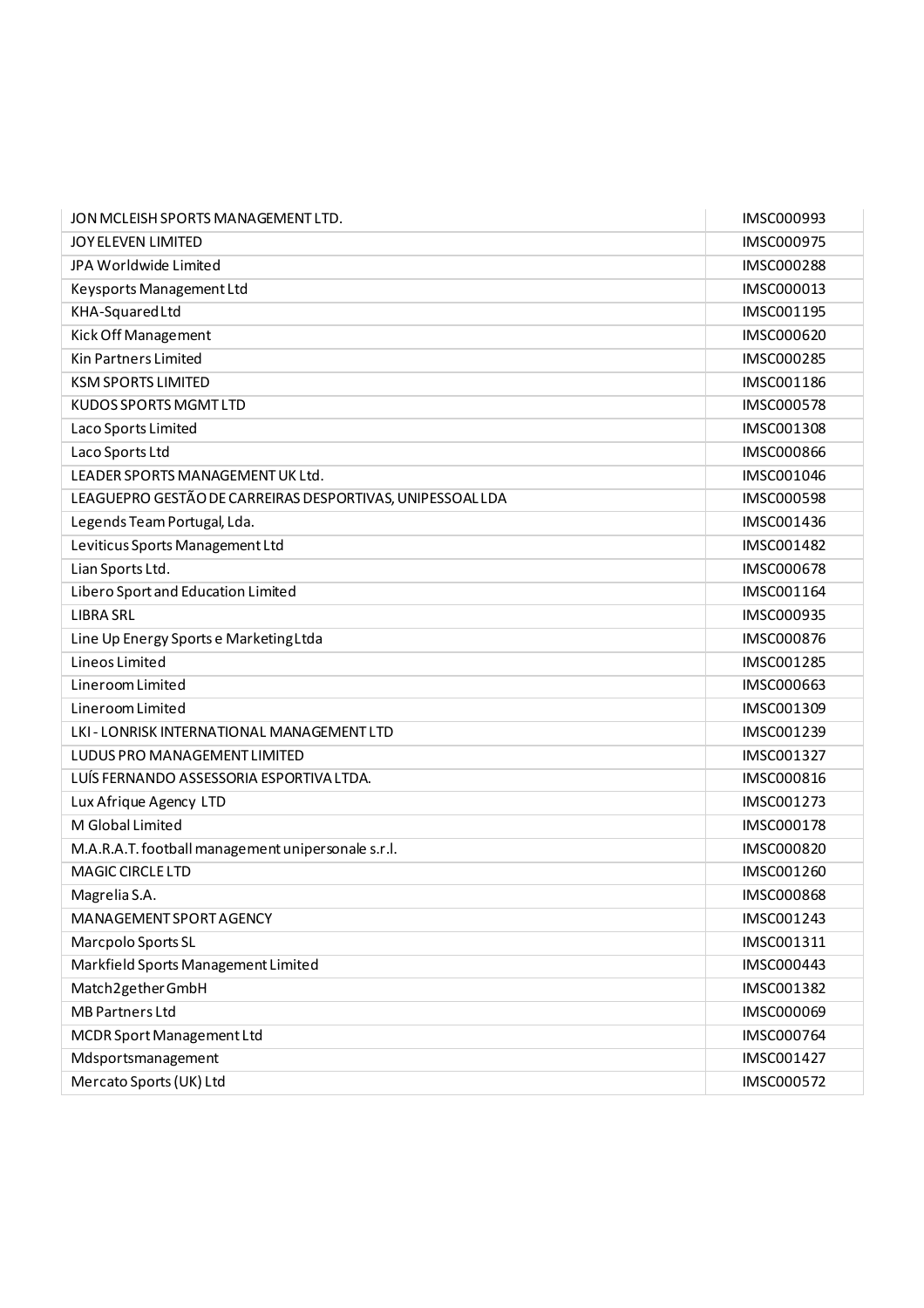| <b>MERCURY SPORTS LIMITED</b>                 | IMSC001049        |
|-----------------------------------------------|-------------------|
| Meritdragon - Unipessoal, Lda.                | IMSC000901        |
| Michael Owen Management Ltd                   | IMSC000010        |
| Midas Sports Management Ltd                   | IMSC000039        |
| Millennial Sports Management                  | IMSC001464        |
| morsport management limited                   | IMSC000626        |
| MRC31 ASSESSORIA ESPORTIVA EIRELI             | IMSC001172        |
| MRP POSITIONUMBER LIMITED                     | IMSC000593        |
| <b>MTSI SPORTS LTD</b>                        | IMSC000974        |
| Murdock Sports Group Ltd                      | IMSC000090        |
| NAE SPORTS CONSULTING LIMITED                 | IMSC000754        |
| New Era Global Sports Management Limited      | IMSC000299        |
| New Vision Sports Group Limited               | IMSC001205        |
| Next Step Sports Agency Limited               | IMSC001221        |
| <b>NF SPORTLTD</b>                            | IMSC000689        |
| NIAGARA SPORTS COMPANY S.L.                   | <b>IMSC000655</b> |
| <b>NWS ESPORTES LTDA</b>                      | IMSC000867        |
| OCEAN STARS FOOTBALL MANAGEMENT LTD           | <b>IMSC000082</b> |
| OCM Wealth Management Sports Division         | IMSC001356        |
| OFFSIDE LTD                                   | IMSC000295        |
| OmniSports Ltd                                | <b>IMSC000597</b> |
| One Sarl.                                     | IMSC000823        |
| OPERGEST 2018, S.L.                           | IMSC001074        |
| <b>Outliers ProLimited</b>                    | IMSC001034        |
| P.A.D Middle East Consulting - F.Z.E.         | IMSC000684        |
| PANNA Sports Agency Ltd                       | IMSC000703        |
| Panthera Sports                               | IMSC001106        |
| PAVLOVIC SPORTS                               | IMSC000094        |
| PERIS RUIZ CONSULTING SL (Leaderbrock Sports) | IMSC001288        |
| PG 2018, SL                                   | IMSC000936        |
| PGS INTERNATIONAL SPORTS CONSULTANCY LTD      | IMSC001422        |
| PILA INTERNATIONAL                            | IMSC000130        |
| Pinnacle Sports & Entertainment Limited       | IMSC000300        |
| Pitch International Representation Limited    | IMSC000781        |
| PLATFORM MANAGEMENT CONSULTANCY LIMITED       | IMSC000177        |
| Platinum One Sports Management Ltd            | IMSC000188        |
| PLAUSUS UK LTD                                | IMSC000312        |
| PLAYERS LOUNGE LONDON LTD                     | IMSC001340        |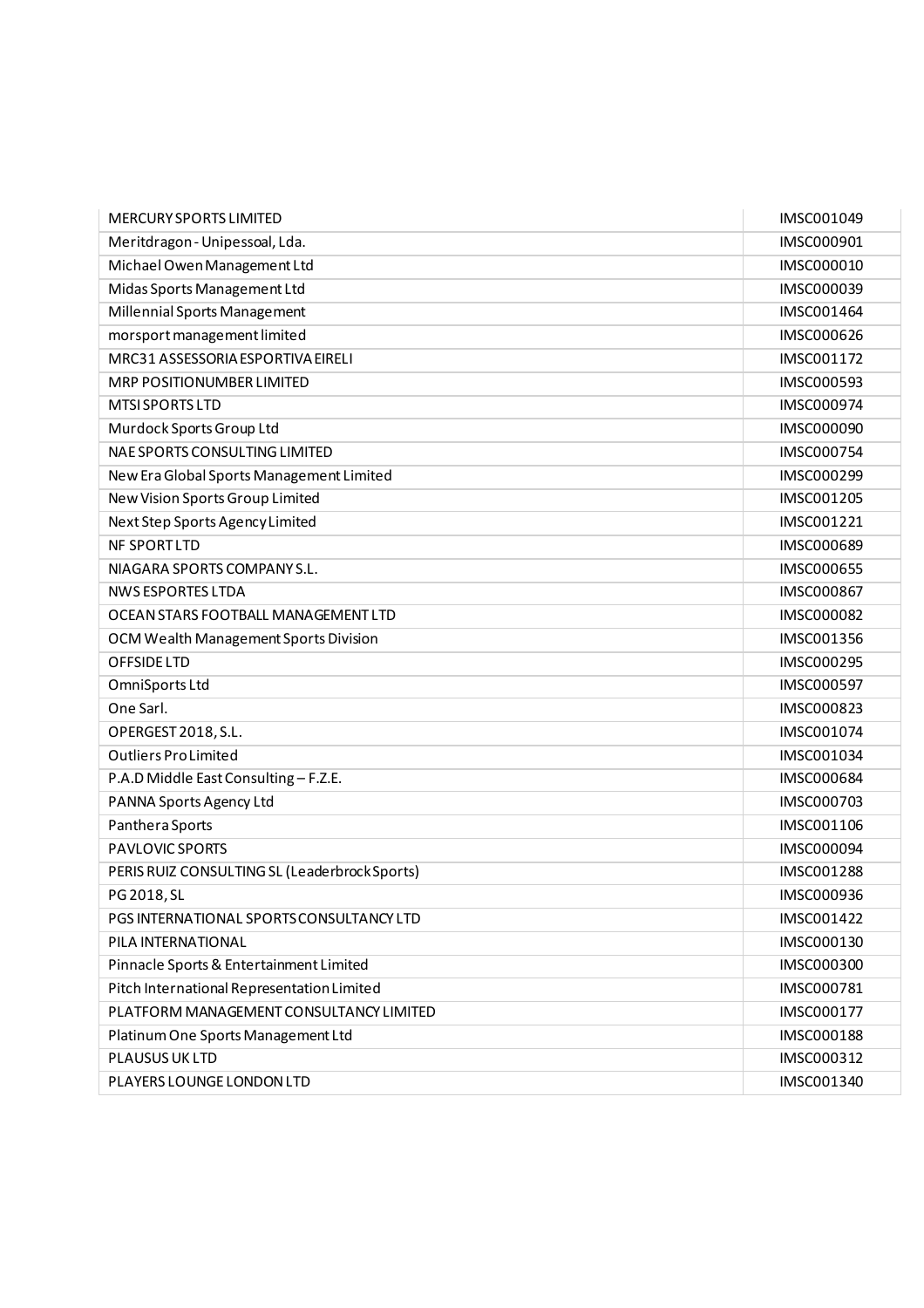| PLAYERSPROMOTION AG                      | IMSC000158        |
|------------------------------------------|-------------------|
| PM Sports Management Limited             | IMSC001429        |
| PODIUM TRADE, SL                         | IMSC000744        |
| Power Soccer Management                  | IMSC000674        |
| PREMIER GLOBAL SPORTS MANAGEMENT Ltd     | IMSC000497        |
| Premier Sports Talent                    | IMSC001289        |
| Primus Sports Consultancy Limited        | IMSC000853        |
| Pro LG Ltd/t/a Pro Legal Group           | IMSC000405        |
| Pro Vision Sport                         | IMSC001158        |
| PROAM Control Orientado SL               | IMSC000960        |
| PROELEVEN - GESTÃO DESPORTIVA LDª        | IMSC000857        |
| PROMOESPORT ITALIA S.R.L.                | IMSC000625        |
| PROMOESPORT UK LTD                       | IMSC000502        |
| Prosper EPA Ltd                          | IMSC001114        |
| Protekt Sports Management Ltd            | IMSC000077        |
| PS SPORTS ASSESSORIA ESPORTIVA LTDA      | IMSC001120        |
| Quadratum S.r.l.                         | IMSC001017        |
| Quality and prestige management          | IMSC000902        |
| Quantum Sport Limited                    | IMSC000964        |
| R.X. Brothers Ltd                        | <b>IMSC000038</b> |
| R3 Sports Ltd                            | IMSC001190        |
| Rabona Ltd                               | IMSC000294        |
| Raps North Limited                       | IMSC000963        |
| RDF FOOTBALL LIMITED                     | IMSC000662        |
| REC SPORTS ASSESSORIA ESPORTIVA - EIRELI | IMSC001407        |
| Refuel Performance Management Ltd        | IMSC001469        |
| Rept Sports Ltd                          | IMSC001404        |
| Roc Nation Sports Ltd                    | IMSC001058        |
| Route One Sports Management              | IMSC001232        |
| <b>RRC Sports GmbH</b>                   | <b>IMSC000606</b> |
| RUNABEAT SPORTS LIMITED                  | IMSC001282        |
| <b>RV Corporation Limited</b>            | IMSC000910        |
| S&S International Sports Management Sagl | IMSC000414        |
| S.B. Marketing S.A.S.                    | IMSC000587        |
| Sanity Sports Management Ltd             | IMSC001470        |
| SBE Management AG                        | IMSC000682        |
| SBE Management International AG          | IMSC000683        |
| <b>SEG Football BV</b>                   | IMSC001403        |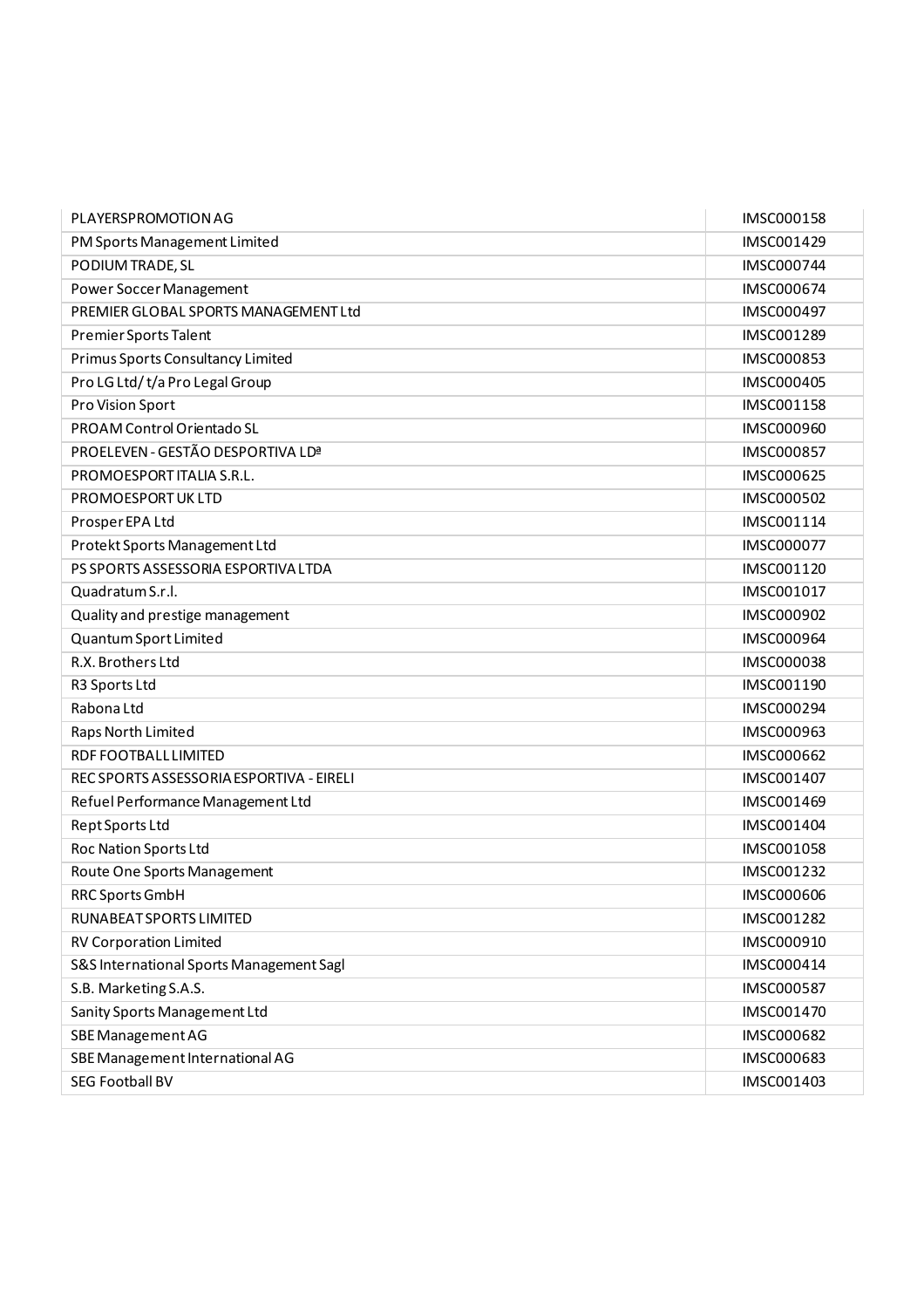| Select Sports Management LTD       | IMSC000918        |
|------------------------------------|-------------------|
| <b>SEREMA</b>                      | IMSC001473        |
| Shoot 4 The Stars Management Ltd   | IMSC001227        |
| Sidius, Sports, Unipessoal, Lda.   | <b>IMSC000887</b> |
| simon conning consulting ltd       | IMSC000023        |
| Simply Sport Management Ltd        | <b>IMSC000478</b> |
| SME 83 Ltd                         | IMSC001352        |
| SME Global (UK) Ltd                | <b>IMSC000757</b> |
| SOCCER BUSINESS SPORTS S.L.        | IMSC000607        |
| Sport Edge Limited                 | IMSC001033        |
| SPORT GALAXY LIMITED               | IMSC000633        |
| SPORT PROJECT MANAGEMENT           | <b>IMSC000280</b> |
| <b>SPORTING LAW LIMITED</b>        | IMSC000660        |
| Sportivo d.o.o                     | <b>IMSC000903</b> |
| Sportmarket BVBA                   | IMSC000141        |
| Sports 360 GmbH                    | <b>IMSC001476</b> |
| Sports Consulting Managemet LLC    | IMSC000430        |
| SPORTS DREAM MANAGEMENT            | <b>IMSC000983</b> |
| Sports Invest UK Ltd               | IMSC000271        |
| Sports Media & Entertainment LLP   | IMSC000254        |
| Sports Profesional Management SL   | IMSC000527        |
| Sports Transfer International GmbH | IMSC001255        |
| SQUARED SPORT CONSULTING KFT       | IMSC000116        |
| <b>SS COIN LIMITED</b>             | IMSC001181        |
| Star Sports and Entertainment Ltd  | <b>IMSC000006</b> |
| Starbridge S.r.l.                  | IMSC001445        |
| <b>Stellar Football Limited</b>    | IMSC000059        |
| <b>Sterling Sports Management</b>  | IMSC001196        |
| <b>Stirr Associates BVBA</b>       | IMSC001079        |
| Straightacesports Management LTD   | IMSC000423        |
| Stratella Sports Ltd               | IMSC000021        |
| Summit Sports Global Limited       | IMSC000990        |
| Superb Sport Ltd                   | IMSC000140        |
| Synergy Sports Group Ltd           | IMSC001381        |
| Talents Throne, Lda.               | IMSC000770        |
| TB Football Intermediary Ltd       | IMSC000294        |
| <b>Team Sports Management</b>      | <b>IMSC000998</b> |
| Temple Sports Management LLP       | IMSC001460        |